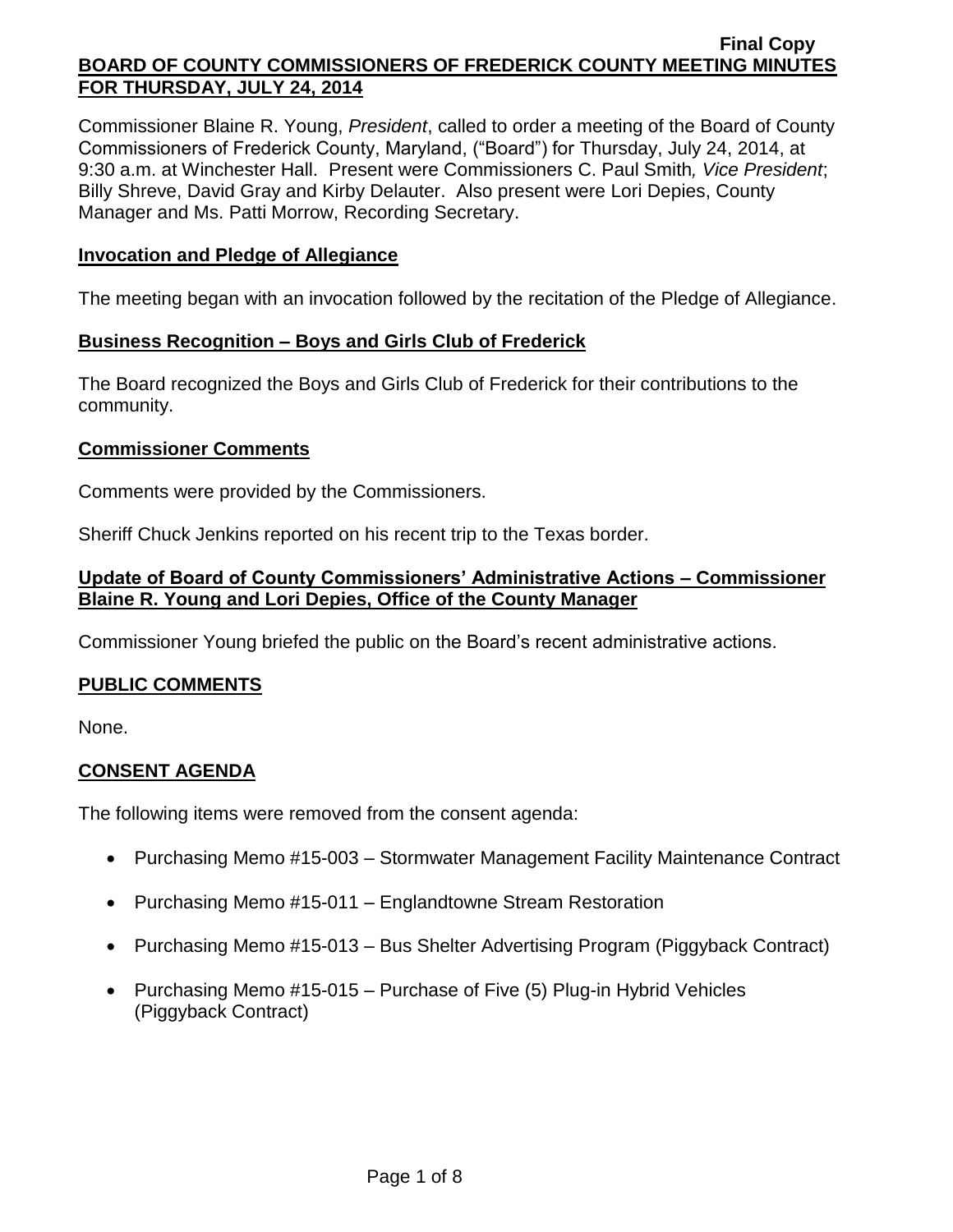The following items were considered on the consent agenda:

- Purchasing Memo #15-008 Procurement Card Credit Card Services (Piggyback Contract)
- Purchasing Memo #15-012 Energy Efficiency Audits, Retrofits and Upgrades for the Power Saver Retrofits Program
- BT-14-210, Accounting, Finance Division
- BT-15-009, Sustainability and Environmental Resources, Community Development **Division**
- Board of Education School Construction Amendment #15-01 and BT-15-012
- Construction Change Order No. 129, Ballenger-McKinney ENR WWTP Expansion and Budget Transfer
- Construction Change Order No. 130, Ballenger-McKinney ENR WWTP Expansion
- Request to Apply for Grant Funding from the State of Maryland Spay and Neuter of Pets and Animals

*Motion to approve the consent agenda as amended – Passed 5-0.*

| <b>COMMISSIONERS</b> | <b>MOTION</b> | <b>SECOND</b> | <b>YES</b> | <b>NO</b> | <b>ABSTAIN</b> | <b>NOT PRESENT</b> |
|----------------------|---------------|---------------|------------|-----------|----------------|--------------------|
| Young                |               |               |            |           |                |                    |
| <b>Smith</b>         |               |               |            |           |                |                    |
| <b>Shreve</b>        |               |               |            |           |                |                    |
| Grav                 |               |               |            |           |                |                    |
| <b>Delauter</b>      |               |               | ~          |           |                |                    |

# **Bid Awards – Diane George, Finance Division**

Purchasing Memo #15-003 – Stormwater Management Facility Maintenance Contract and Purchasing Memo #15-011 – Englandtowne Stream Restoration

Mr. Chuck Nipe, Public Works Division and Ms. Shannon Moore, Community Development Division, commented on the purchasing requests.

*Motion to approve Purchasing Memos #15-003 and # 15-011 as presented – Passed 5-0.*

| <b>COMMISSIONERS</b> | <b>MOTION</b> | <b>SECOND</b> | <b>YES</b> | <b>NO</b> | <b>ABSTAIN</b> | <b>NOT PRESENT</b> |
|----------------------|---------------|---------------|------------|-----------|----------------|--------------------|
| Young                |               |               |            |           |                |                    |
| <b>Smith</b>         |               |               |            |           |                |                    |
| <b>Shreve</b>        |               |               |            |           |                |                    |
| Gray                 |               |               |            |           |                |                    |
| <b>Delauter</b>      |               |               |            |           |                |                    |

(Commissioner Young passed the gavel to Commissioner Smith and left the dais.)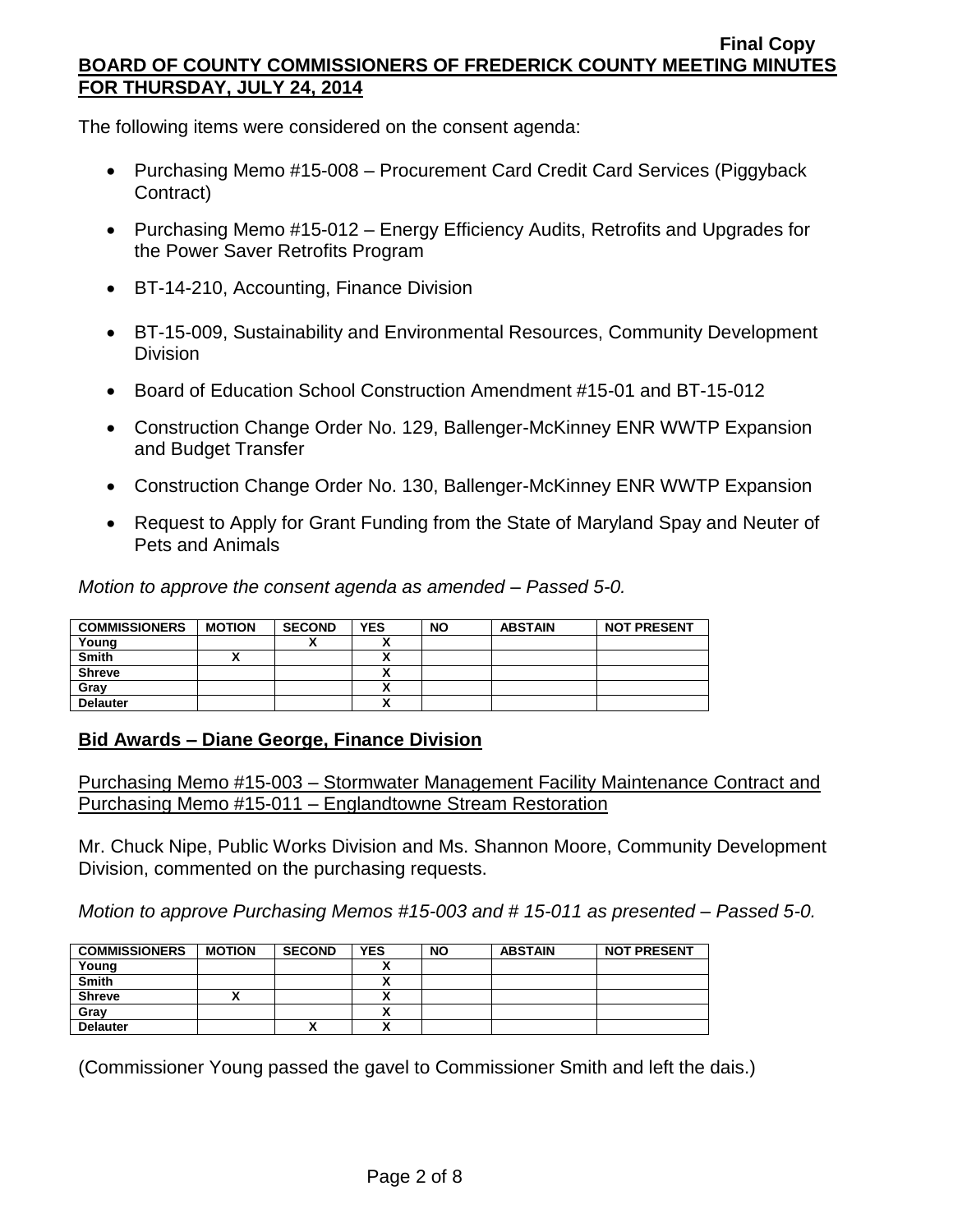Purchasing Memo #15-013 – Bus Shelter Advertising Program (Piggyback Contract)

Nancy Norris, Citizens Services Division, provided comments.

*Motion to approve Purchasing Memo #15-013 as presented – Passed 3-1.*

| <b>COMMISSIONERS</b> | <b>MOTION</b> | <b>SECOND</b> | <b>YES</b> | <b>NO</b> | <b>ABSTAIN</b> | <b>NOT PRESENT</b> |
|----------------------|---------------|---------------|------------|-----------|----------------|--------------------|
| Young                |               |               |            |           |                |                    |
| <b>Smith</b>         |               |               |            |           |                |                    |
| <b>Shreve</b>        |               |               |            |           |                |                    |
| Gray                 |               |               |            |           |                |                    |
| <b>Delauter</b>      |               |               |            |           |                |                    |

(Commissioner Young returned to the dais.)

### Purchasing Memo #15-015 – Purchase of Five (5) Plug-in Hybrid Vehicles (Piggyback Contract)

Ms. Shannon Moore, Community Development Division, commented on the grant funding for the vehicle purchases.

*Motion to approve Purchasing Memo #15-015 as presented – Passed 5-0.*

| <b>COMMISSIONERS</b> | <b>MOTION</b> | <b>SECOND</b> | <b>YES</b> | <b>NO</b> | <b>ABSTAIN</b> | <b>NOT PRESENT</b> |
|----------------------|---------------|---------------|------------|-----------|----------------|--------------------|
| Young                |               | ~             |            |           |                |                    |
| <b>Smith</b>         |               |               |            |           |                |                    |
| <b>Shreve</b>        |               |               |            |           |                |                    |
| Grav                 |               |               | ~          |           |                |                    |
| <b>Delauter</b>      |               |               |            |           |                |                    |

## **PUBLIC HEARING**

## **To Consider the Woodbourne Manor Development Rights and Responsibilities Agreement (DRRA #14-04) in Accordance with Chapter 1-25 of the Frederick County Code – Jim Gugel, Community Development Division and Kathy Mitchell, Office of the County Attorney**

Commissioner Young swore in all who would testify.

A public hearing was held, as duly advertised, on the proposed DRRA for the Woodbourne Manor property.

Ms. Mitchell and Mr. Gugel presented the proposed DRRA. It was noted the property was located in the Jefferson community growth area and the Adequate Public Facilities Ordinance (APFO) review was completed and the Letter of Understanding was effective June 12, 2013. The Frederick County Planning Commmission made a finding of consistency with the Frederick County Comprehensive Plan.

The applicant, Jefferson Valley LLC, was represented by Noel Manalo, Esquire, Miles and Stockbridge; and John Pembroke and Jeremy Holder, Ausherman Development.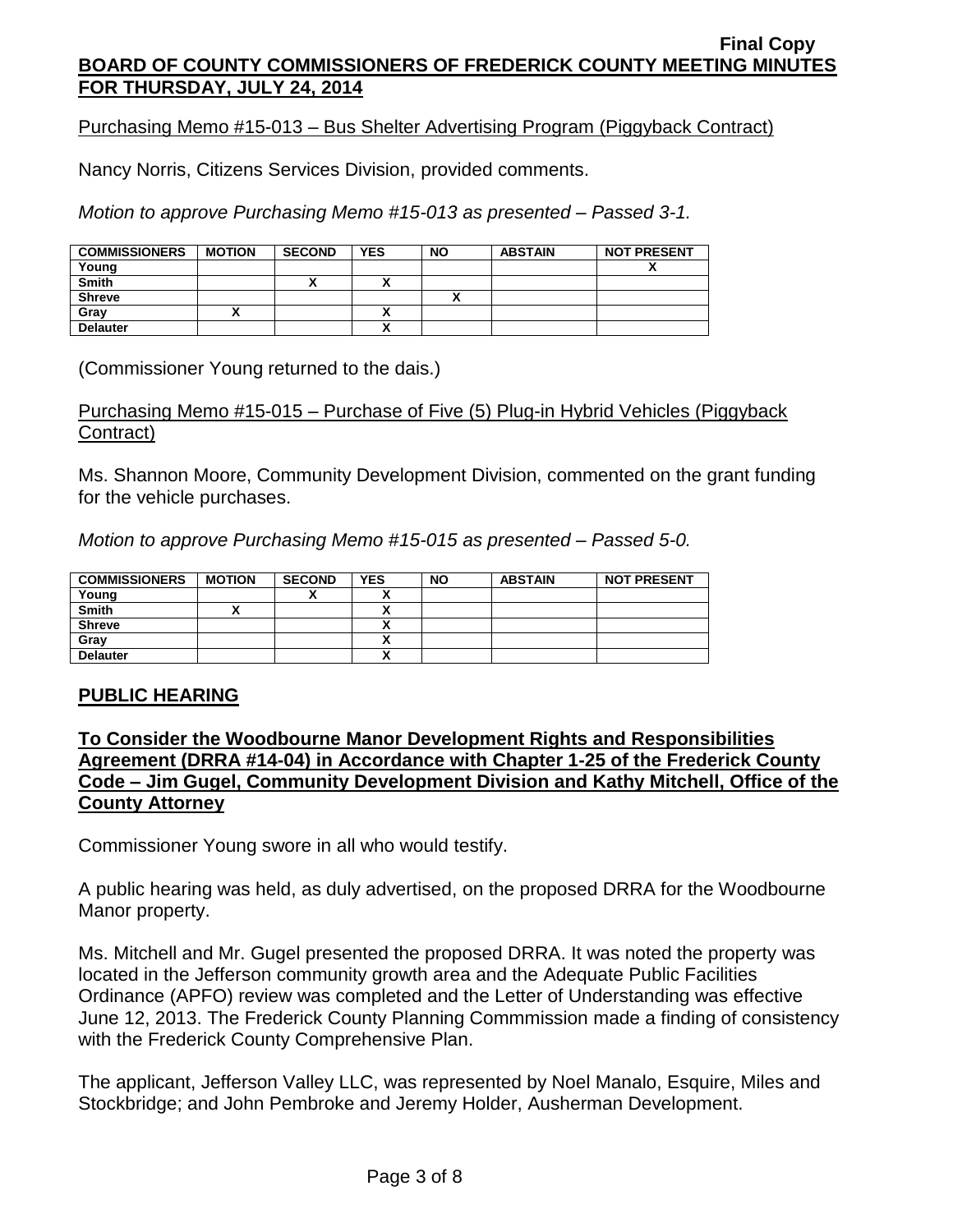There was no public comment.

*Motion to approve the DRRA as presented with an effective date of July 24, 2014 – Passed 4-1.*

| <b>COMMISSIONERS</b> | <b>MOTION</b> | <b>SECOND</b> | <b>YES</b> | <b>NO</b> | <b>ABSTAIN</b> | <b>NOT PRESENT</b> |
|----------------------|---------------|---------------|------------|-----------|----------------|--------------------|
| Young                |               |               | v          |           |                |                    |
| <b>Smith</b>         |               |               | v<br>Λ     |           |                |                    |
| <b>Shreve</b>        |               |               | <br>Λ      |           |                |                    |
| Grav                 |               |               |            |           |                |                    |
| <b>Delauter</b>      |               |               | v<br>Λ     |           |                |                    |

# **AGENDA BRIEFING**

Commissioner Young noted a public hearing would be held Tuesday, August 5 at 7:00 p.m. regarding Zoning Map Amendment #R-14-02 - Monocacy Glen Property.

## **WORKSESSION**

(Commissioner Delauter left the meeting.)

## **Impact Fee Waiver for Family Farms – Jim Gugel, Community Development Division**

Mr. Gugel and Ms. Kathy Mitchell, Office of the County Attorney, requested direction regarding a proposed amendment to Chapter 1-22 of the Frederick County Code Development Impact Fees that would provide a waiver of the impact fees for farm owners who provide a building lot for a family member. It was noted the Linganore Grange and the Frederick County Pomona Grange expressed support of the issue.

(Commissioner Delauter returned to the meeting.)

*Motion to proceed through the public hearing process – Passed 4-0-1.*

| <b>COMMISSIONERS</b> | <b>MOTION</b> | <b>SECOND</b> | <b>YES</b> | <b>NO</b> | <b>ABSTAIN</b> | <b>NOT PRESENT</b> |
|----------------------|---------------|---------------|------------|-----------|----------------|--------------------|
| Young                |               |               |            |           |                |                    |
| <b>Smith</b>         |               |               |            |           |                |                    |
| <b>Shreve</b>        |               |               |            |           |                |                    |
| Gray                 |               |               |            |           |                |                    |
| <b>Delauter</b>      |               |               |            |           |                |                    |

### **Consideration to Accept a Petition to Enter into a DRRA – Hogan Property - Jim Gugel, Community Development Division**

Mr. Gugel presented the petition submitted by Lawrence and Ilona Hogan to enter into a DRRA on the 9.5 acre property located in the Ballenger Creek community growth area.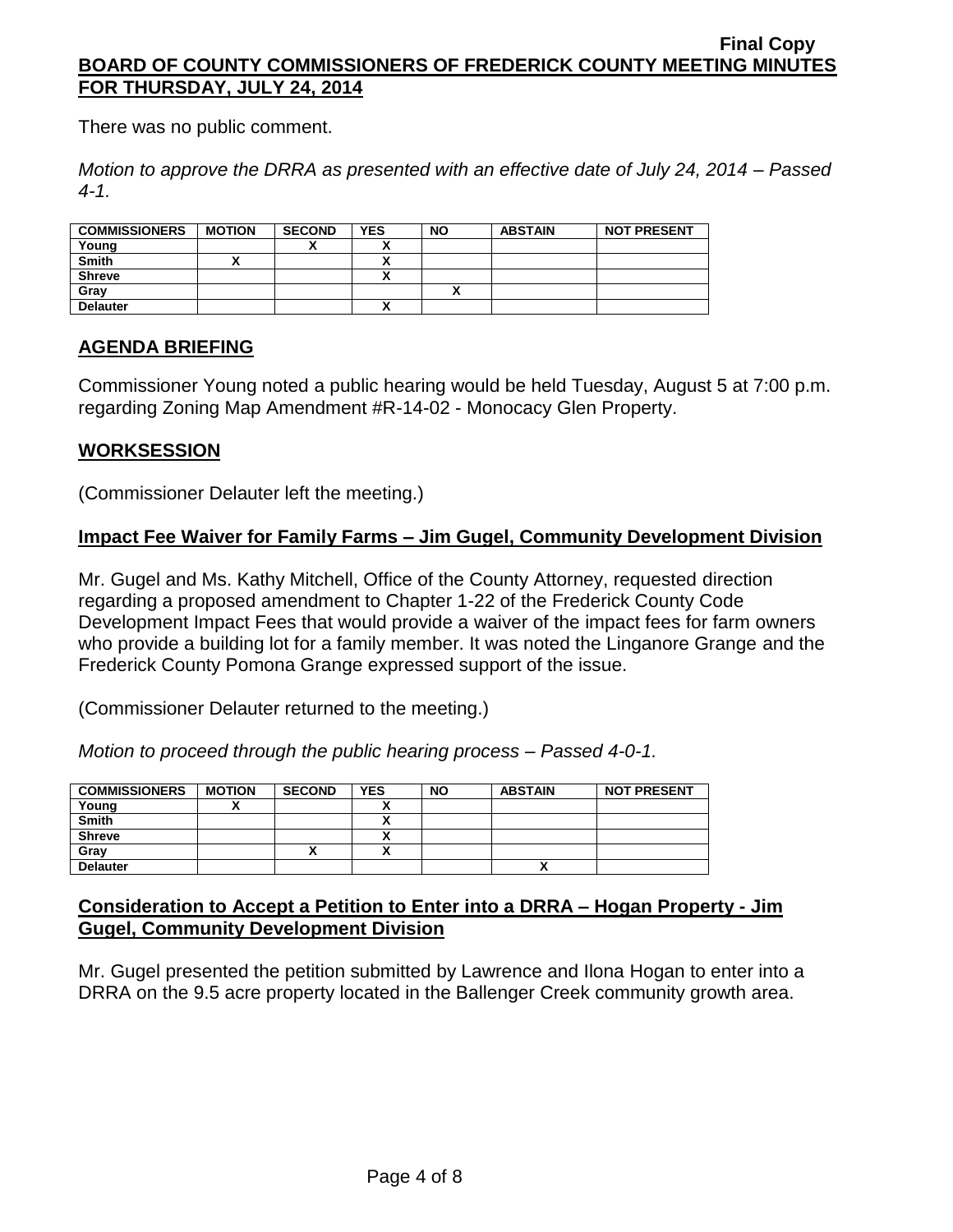*Motion to accept the petition to enter into a DRRA for the Hogan property – Passed 4-1.*

| <b>COMMISSIONERS</b> | <b>MOTION</b> | <b>SECOND</b> | <b>YES</b> | <b>NO</b> | <b>ABSTAIN</b> | <b>NOT PRESENT</b> |
|----------------------|---------------|---------------|------------|-----------|----------------|--------------------|
| Young                |               |               |            |           |                |                    |
| <b>Smith</b>         |               |               |            |           |                |                    |
| <b>Shreve</b>        |               | ↗             |            |           |                |                    |
| Gray                 |               |               |            |           |                |                    |
| <b>Delauter</b>      |               |               |            |           |                |                    |

#### **ADMINISTRATIVE BUSINESS**

**Presentation of Ordinance for Signature Purposes – Rezoning Condition Amendment #R-88-50(A) – Hogan Property (Public Hearing Held 6/17/14) – John Mathias, Office of the County Attorney**

Mr. Mathias presented the ordinance for signature purposes regarding Rezoning Condition Amendment #R-88-50(A).

*No action was taken.*

(A copy of the approved/adopted ordinance can be obtained in the County Manager's Office or from the county's website, [www.FrederickCountyMD.gov.](http://www.frederickcountymd.gov/))

(Commissioner Gray left the meeting.)

#### **Bid Awards – Diane George, Finance Division**

Purchasing Memo #15-004 – Utility System Maintenance, Repair and Replacement

*Motion to approve Purchasing Memo #15-004 as presented – Passed 4-0.*

| <b>COMMISSIONERS</b> | <b>MOTION</b> | <b>SECOND</b> | <b>YES</b> | <b>NO</b> | <b>ABSTAIN</b> | <b>NOT PRESENT</b> |
|----------------------|---------------|---------------|------------|-----------|----------------|--------------------|
| Young                |               |               |            |           |                |                    |
| <b>Smith</b>         |               |               |            |           |                |                    |
| <b>Shreve</b>        |               |               |            |           |                |                    |
| Gray                 |               |               |            |           |                |                    |
| <b>Delauter</b>      |               |               |            |           |                |                    |

Purchasing Memo #15-009 – PeopleSoft Technical Consulting Services for PeopleSoft Pension Administration Module (Sole Source)

*Motion to approve Purchasing Memo #15-009 as presented – Passed 4-0.*

| <b>COMMISSIONERS</b> | <b>MOTION</b> | <b>SECOND</b> | <b>YES</b> | <b>NO</b> | <b>ABSTAIN</b> | <b>NOT PRESENT</b> |
|----------------------|---------------|---------------|------------|-----------|----------------|--------------------|
| Young                |               |               |            |           |                |                    |
| <b>Smith</b>         |               | ↗             |            |           |                |                    |
| <b>Shreve</b>        |               |               |            |           |                |                    |
| Grav                 |               |               |            |           |                |                    |
| <b>Delauter</b>      |               |               |            |           |                |                    |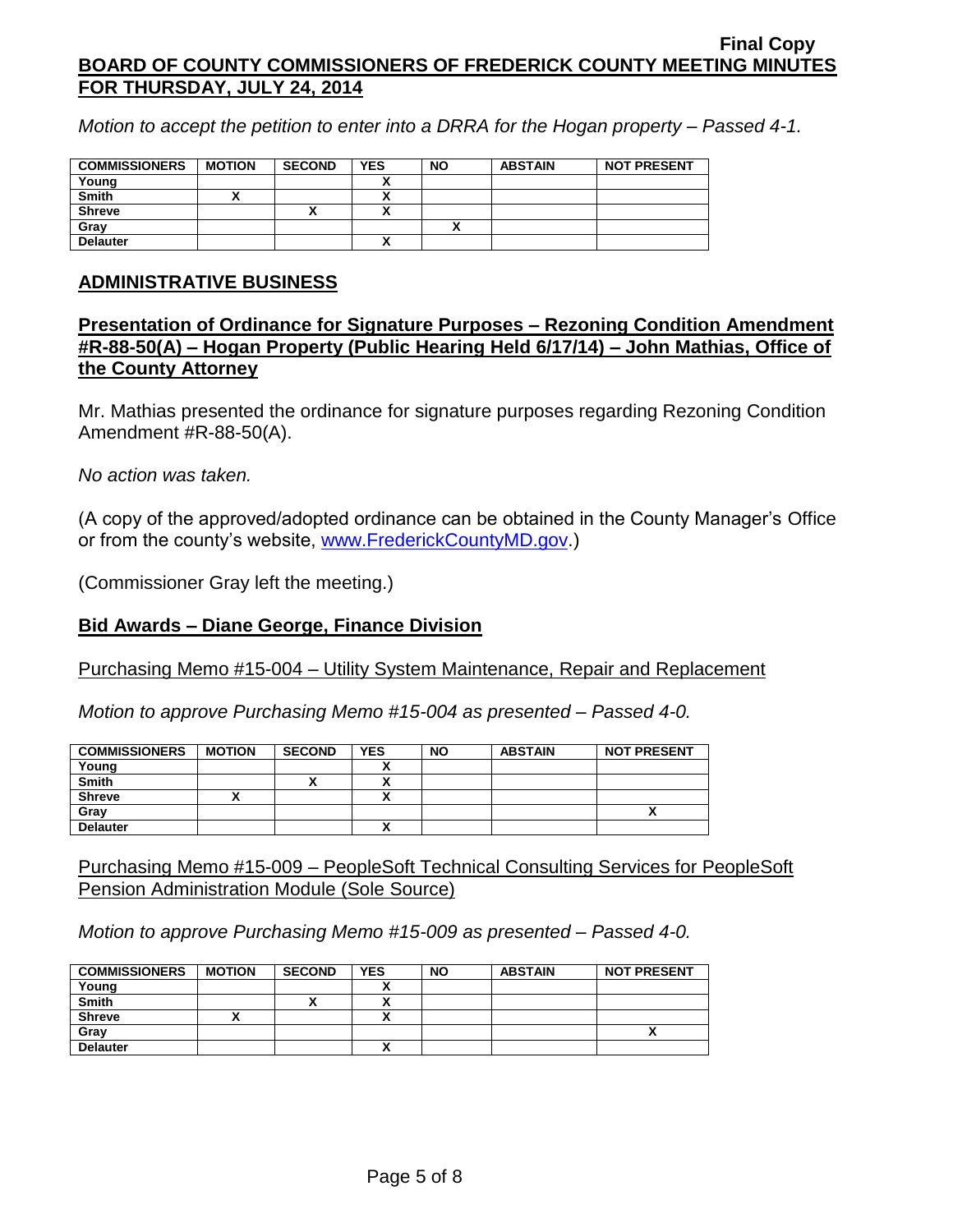## **Proposed Changes to the Consent Agenda Policy – Joyce Grossnickle, Office of the County Manager**

Ms. Grossnickle presented the proposed changes.

*Motion to approve the proposed changes – Passed 4-0.*

| <b>COMMISSIONERS</b> | <b>MOTION</b> | <b>SECOND</b> | <b>YES</b> | <b>NO</b> | <b>ABSTAIN</b> | <b>NOT PRESENT</b> |
|----------------------|---------------|---------------|------------|-----------|----------------|--------------------|
| Young                |               |               |            |           |                |                    |
| <b>Smith</b>         |               |               |            |           |                |                    |
| <b>Shreve</b>        |               |               |            |           |                |                    |
| Gray                 |               |               |            |           |                | $\cdot$            |
| <b>Delauter</b>      |               |               | ↗          |           |                |                    |

## **Spectrum Drive Lease Renewal One-year Fixed Term – Crystal Chamberlain, Public Works Division**

Ms. Chamberlain and Mr. Chuck Nipe, Public Works Division, presented the lease renewal request.

*Motion to approve the 2014 lease extension agreement beginning September 1, 2014 – Passed 4-0.*

| <b>COMMISSIONERS</b> | <b>MOTION</b> | <b>SECOND</b> | <b>YES</b> | <b>NO</b> | <b>ABSTAIN</b> | <b>NOT PRESENT</b> |
|----------------------|---------------|---------------|------------|-----------|----------------|--------------------|
| Young                |               |               |            |           |                |                    |
| <b>Smith</b>         |               |               | ,,         |           |                |                    |
| <b>Shreve</b>        |               |               |            |           |                |                    |
| Grav                 |               |               |            |           |                |                    |
| <b>Delauter</b>      |               |               | ٠.         |           |                |                    |

## **Agreement for the Point of Rocks Ruritan Community Building - Crystal Chamberlain, Public Works Division**

*Motion to enter into a new lease agreement with the Point of Rocks, MD Ruritan, Inc. for the continued use of the Point of Rocks Community Center at Point of Rocks Park – Passed 4- 0.*

| <b>COMMISSIONERS</b> | <b>MOTION</b> | <b>SECOND</b> | <b>YES</b> | <b>NO</b> | <b>ABSTAIN</b> | <b>NOT PRESENT</b> |
|----------------------|---------------|---------------|------------|-----------|----------------|--------------------|
| Young                |               |               |            |           |                |                    |
| <b>Smith</b>         |               |               |            |           |                |                    |
| <b>Shreve</b>        |               |               |            |           |                |                    |
| Gray                 |               |               |            |           |                |                    |
| <b>Delauter</b>      |               | ́             |            |           |                |                    |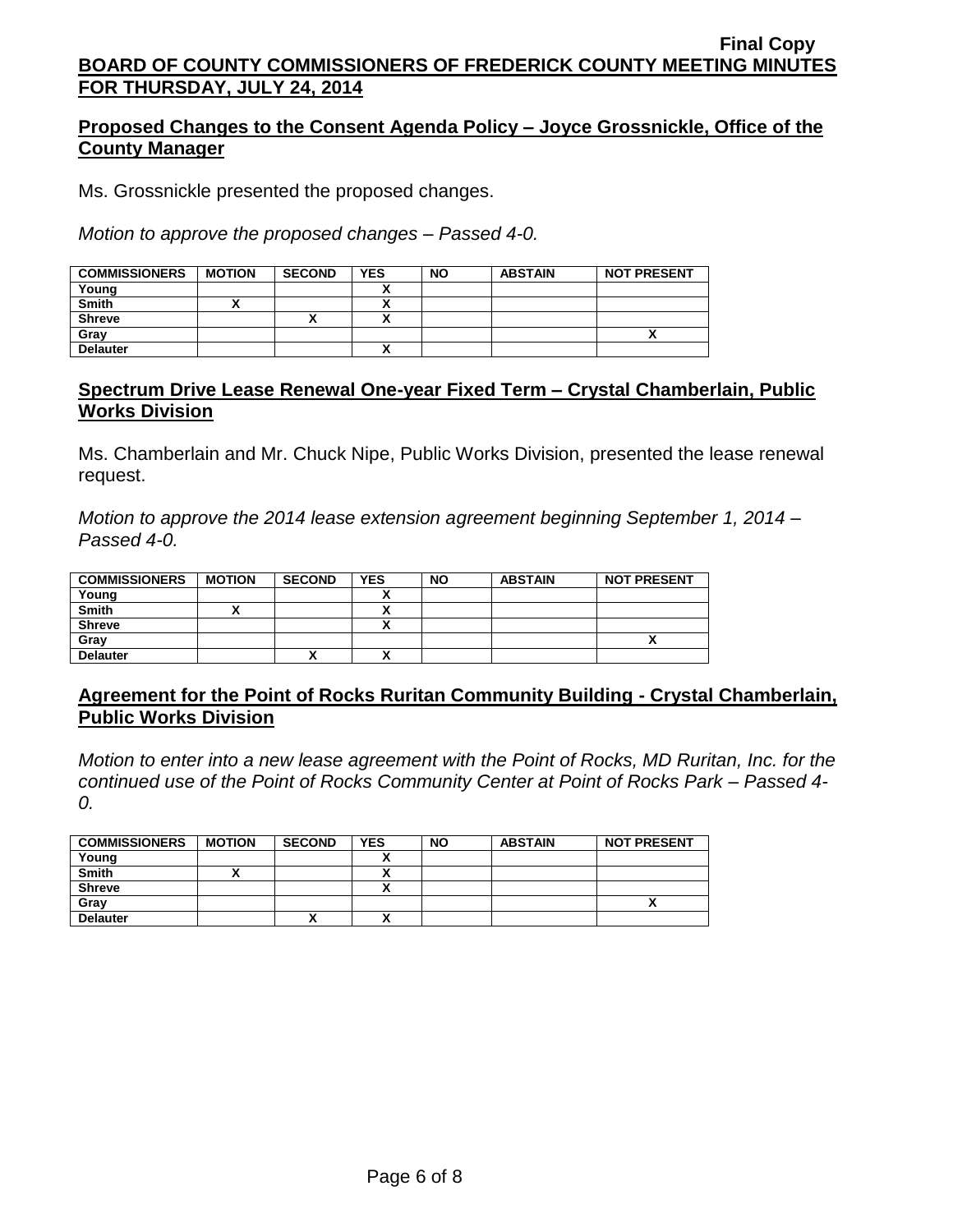## **Recommendation to Approve Membership with the Center for Internet Security Multistate Information Sharing Analysis Center (ISAC) – Sherry Weakley, Interagency Information Technologies Division**

*Motion to approve the execution of the Center for Internet Security Multi-state ISAC Member Agreement – Passed 4-0.*

| <b>COMMISSIONERS</b> | <b>MOTION</b> | <b>SECOND</b> | <b>YES</b> | <b>NO</b> | <b>ABSTAIN</b> | <b>NOT PRESENT</b> |
|----------------------|---------------|---------------|------------|-----------|----------------|--------------------|
| Young                |               |               |            |           |                |                    |
| <b>Smith</b>         |               |               |            |           |                |                    |
| <b>Shreve</b>        |               |               |            |           |                |                    |
| Grav                 |               |               |            |           |                | Λ                  |
| <b>Delauter</b>      |               | Λ             |            |           |                |                    |

(Commissioner Gray returned to the meeting.)

## **Request for Public Hearing to Consider a Sale of County-owned Land on Crabapple Drive – Beth Ramacciotti, Utilities and Solid Waste Management Division**

Ms. Ramacciotti presented the proposed contract to sell two parcels of county-owned land to the Crestwood Village Home Owners Association (HOA).

*Motion to take to public hearing the proposed contract by HOA to purchase county property no longer needed – Passed 4-0-1.*

| <b>COMMISSIONERS</b> | <b>MOTION</b> | <b>SECOND</b> | <b>YES</b>   | <b>NO</b> | <b>ABSTAIN</b> | <b>NOT PRESENT</b> |
|----------------------|---------------|---------------|--------------|-----------|----------------|--------------------|
| Young                |               |               |              |           |                |                    |
| <b>Smith</b>         |               |               |              |           |                |                    |
| <b>Shreve</b>        |               |               |              |           |                |                    |
| Gray                 |               |               |              |           |                |                    |
| <b>Delauter</b>      |               | "             | $\mathbf{v}$ |           |                |                    |

## **Transfer of Frederick County's Housing Bond Allocation to the State Community Development Administration (CDA) – Jenny Short, Citizens Services Division**

*Motion to approve the transfer of the 2014 housing bond allocation to the CDA within the Maryland Department of Housing and Community Development Administration in the amount of \$8,448,427 for use in issuing housing bonds or mortgage credit certificates to fund the Maryland Mortgage Program in Frederick County/Maryland HomeCredit Program – Passed 5-0.*

| <b>COMMISSIONERS</b> | <b>MOTION</b> | <b>SECOND</b> | <b>YES</b> | <b>NO</b> | <b>ABSTAIN</b> | <b>NOT PRESENT</b> |
|----------------------|---------------|---------------|------------|-----------|----------------|--------------------|
| Young                |               |               |            |           |                |                    |
| <b>Smith</b>         |               |               |            |           |                |                    |
| <b>Shreve</b>        |               | ́             |            |           |                |                    |
| Grav                 |               |               |            |           |                |                    |
| <b>Delauter</b>      |               |               |            |           |                |                    |